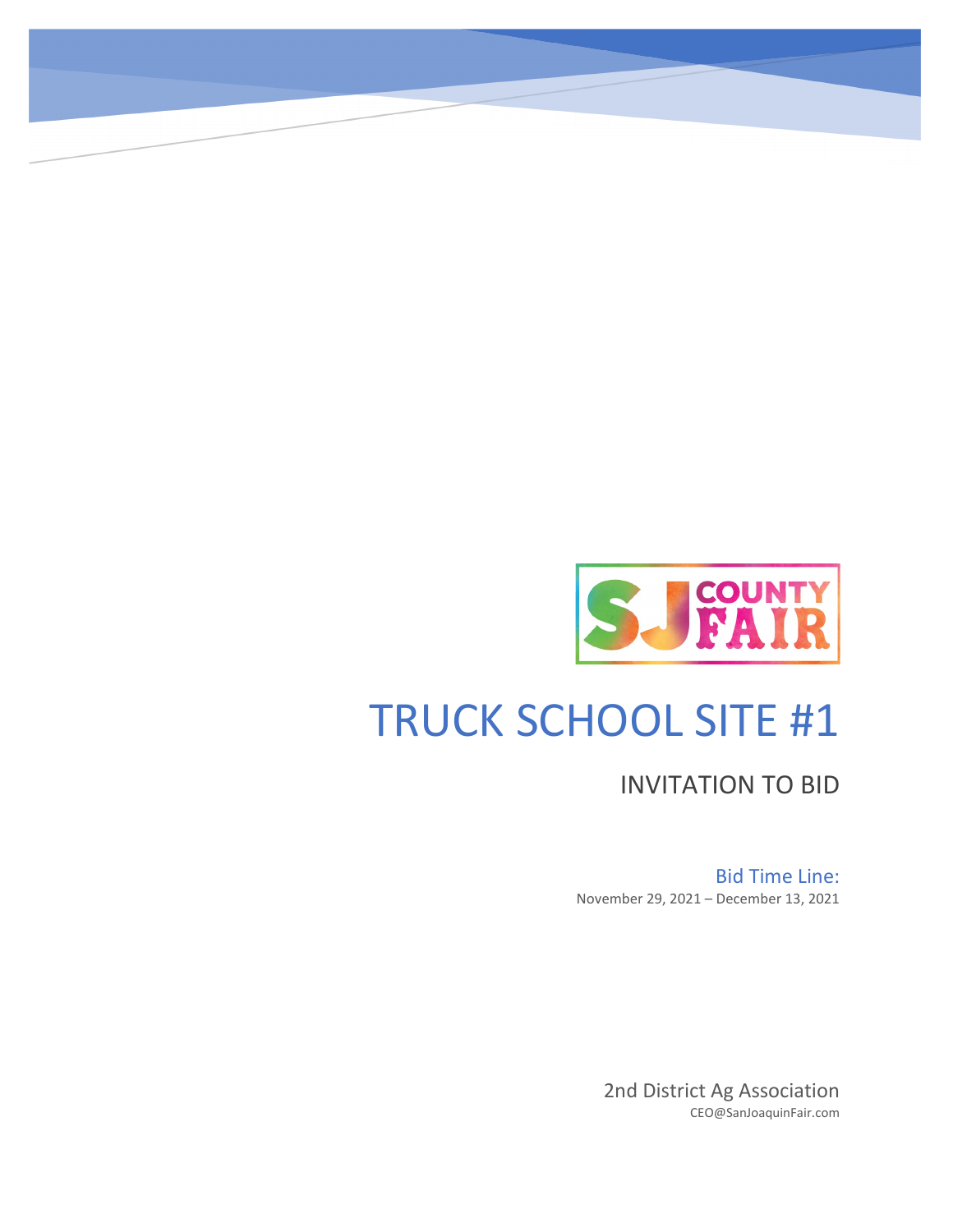#### **SITE INFO, TERMS, AND REGULATIONS**

**MINIMUM REQUIRED BID AMOUNT:** The minimum amount for the bid to be awarded for this space must be no less than \$1500.00 per month.

**CONTRACT TERM:** This contract will be for the maximum term of 3 years.

**AREA OF USE:** North east section of paved parking lot in the Winners building area. Access is not disrupted by normal event use. Access to and from the location must follow designated routes to ensure pedestrian safety in the shared parking lot. No outside use of other areas of the fairgrounds will be permitted for storage or training.

#### **MAP VIEW:**



**EQUIPMENT/VEHICLE PERMITS:** The Rental of this space includes 4 semi-truck permits. Should the renter need additional semi-trucks or other training vehicles on site, the Renter must purchase additional on site permits at a rate of \$25 per training vehicle, per month. Normal cars and trucks for staff and students do not require permits.

**SPACE REQUIRMENTS:** Renter must provide fencing to separate the truck school practice space from the Winners patron parking. The students and staff vehicles must be parked on the outside of this fenced in space for maximum use.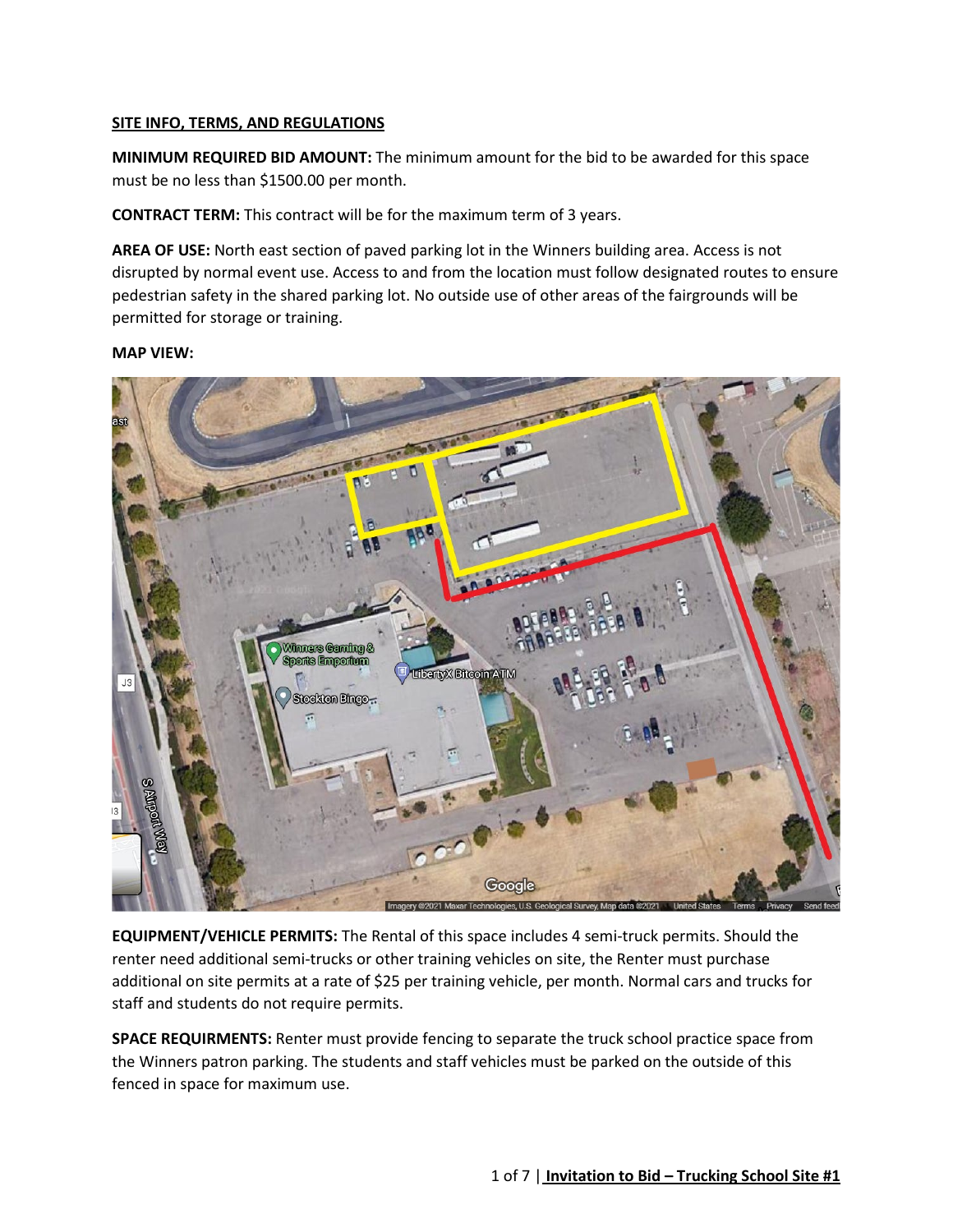**INSURANCE:** Renter is responsible with providing insurance as required on Exhibit C. Golf Carts, gators, quads, or other motorized vehicles require a separate policy to be covered. The above vehicles cannot be brought onto the fairgrounds without permission from the fairgrounds and first obtaining proper insurance.

**OBLIGATIONS OF THE RENTER:** Renter shall be responsible for maintenance of leased space that includes parking lots, light fixtures, sidewalks, and driveways, to be done at the Renter's expense. Office space, portable restrooms, fencing, trash service, security services, light towers, are not included in this rental and are the responsibility of the renter.

**CURRENT REDEVELOPMENT OF THE FAIRGROUNDS:** The Association is currently in the process of considering redeveloping a portion of the fairground's property. While the project is in the beginning stages once an agreement is made with a developer the areas of use of any and all contracts on the fairground's property may need to be altered or discontinued due to development areas. At this time the area of use identified in this invitation to bid is not included in the identified redevelopment area. Should the redevelopment project temporarily disrupt business operations of the Renter, ample notice and accommodations may be negotiated between the parties. A minimum of 30-day notice will be given to the Renter for any potential redevelopment progress.

# **STANDARD RENTAL RULES AND REGULATIONS OF THE PROPERTY:**

- 1. Renter will conduct his business in a quiet and orderly manner, will deposit all rubbish, slop, garbage, tin cans, paper, etc. in receptacles provided by the Renter at their own expense and will keep the area within and surrounding rental space free from all rubbish and debris. Renter must, at his own expense, keep the rented space and adjacent areas properly arranged and clean.
- 2. All buildings, tents, or enclosures erected under the terms of Rental Agreement shall have the prior approval of Association and the local fire suppression authorities.
- 3. Renter will furnish Association with designated operating hours when students and staff will be on site.
- 4. All sound producing devices used by Renter within or outside his space must be of such a nature and must be so operated as not to cause annoyance or inconvenience to his patrons or to other Concessionaires or Exhibitors and the decision of Association as to the desirability of any such sound-producing device shall be final and conclusive. Sound-amplification equipment may be installed within or outside any space only by first obtaining written permission thereof from Association.
- 5. Renter agrees that there will be no games, gambling, or any other activities within the confine of his space in which money is used as a prize or premium, and that he will not buy or permit "buy backs" for cash, any prizes or premiums given away to patrons in connection with the use of the space. Only straight merchandising methods shall be used and all methods of operation, demonstration, and sale, shall be subject to the approval of the Association and the local law enforcement officials.
- 6. Renter is entirely responsible for the space allotted to Renter and agrees to reimburse Association for any damage to the real property, equipment, or grounds used in connection with the space allotted to Renter. Specifically maintaining the integrity of the pavement in the area of use will be the responsibility of the renter. Should trip or safety hazards occur the renter will be notified by fairgrounds management and will have 30 days from the time of notice to resolve the safety issue.
- 7. Association may provide watchman service which will provide for reasonable protection of the property of Renters, but Association shall not be responsible for loss or damage to the property of Renter.
- 8. Upon moveout at the end of the lease, it is understood in the event of Renter's failure to vacate said premises as herein provided, unless permission in writing is first obtained, Association may and is hereby authorized and made the agent of Renter to remove and store the concession and all other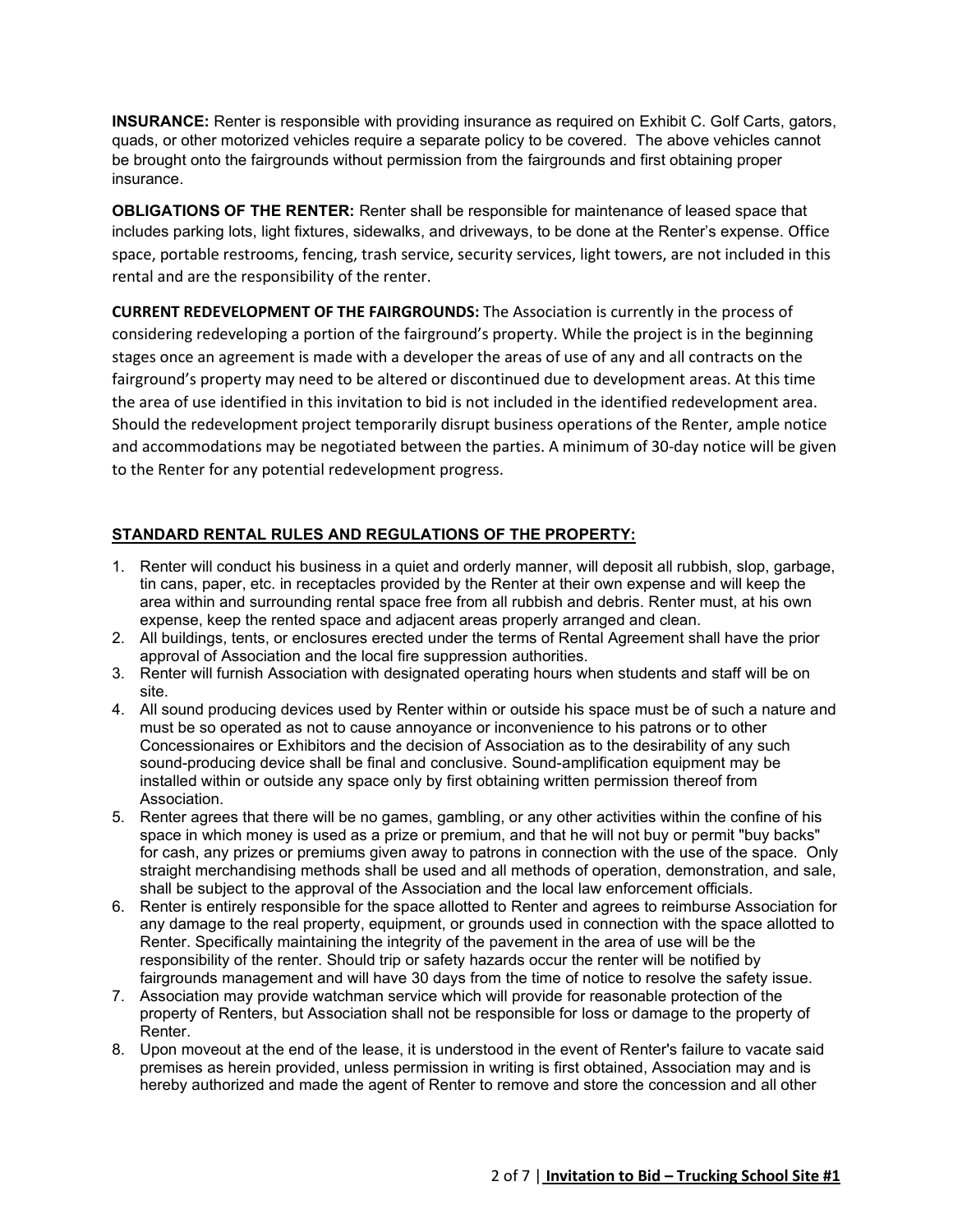material of any nature whatsoever at the Renter's risk and expense, and Renter shall reimburse Association for expenses thus incurred.

- 9. No Renter will be permitted to sell or dispose of anywhere on the fairgrounds alcoholic beverages as defined in the Alcoholic Beverage Control Act, except in the concession space. Even such limited sales are not to be made unless Renter is authorized in writing by Association and unless he holds a lawful license authorizing such sales on said premises.
- 10. All safety orders of the Division of Industrial Safety, Department of Industrial Relations, must be strictly observed.
- 11. Failure of Association to insist in any one or more instances upon the observance and or performance of any of these rules and regulations shall not constitute a waiver of any subsequent breach of any such rules and regulations.
- 12. This rental agreement shall be subject to termination by either party at any time during the term hereof by giving the other party notice in writing at least 30 days prior to the date when such termination shall become effective. Such termination shall relieve the Association of any further performances of the terms of this agreement. In the event of a natural disaster/war/ civil disobedience or other requirement by the government; the grounds may be required/ordered by a federal/state/county or city agency requiring the facility. In the event of cancellation of the rental agreement Association is not liable for any loss or expenses that may occur to the renter or its clients/customers/patrons due to such an emergency/declaration.
- 13. Renter recognizes and understands that this rental may create a possessory interest subject to property taxation and that the Renter may be subject to the payment of property taxes levied on such interest.
- 14. The Association shall have the privilege of inspecting the premises covered by this agreement at any time or all times.
- 15. The parties hereto agree that Renter, and any agents and employees of Renter, and any agents and employees of Renter, in the performance of this agreement, shall act in an independent capacity and not as officers or employees or agents of the Association.
- 16. shall be valid, unless made in writing and signed by the parties, hereto, and that no oral understandings or agreements not incorporated herein and no alterations or variations of the terms hereof, unless made in writing and signed by the parties hereto, shall be binding upon any of the Parties.
- 17. In the event Renter fails to comply in any respect with the terms of this Agreement and its Exhibits referred to herein, all payments under this Agreement shall be deemed earned and non-refundable by Association, and Association shall have the right to occupy the Premises in any manner deemed for the best interest of Association.

# **STATE OF CALIFORNIA STANDARD CONTRACT TERMS AND CONDITIONS**

#### **1. National Labor Relations Board (PCC Section 10296)**

Contractor, by signing this contract, does swear under penalty of perjury that no more than one final unappealable finding of contempt of court by a Federal Court has been issued against contractor within the immediately preceding two-year period because of the contractor's failure to comply with an order of a Federal Court which orders the contractor to comply with an order of National Labor Relations Board (Public Contract Code Section 10296).

#### **2. Resolution of Contract Disputes (PCC 10240.5, 10381)**

If, during the performance of this agreement, a dispute arises between contractor and Fair Management, which cannot be settled by discussion, the contractor shall submit a written statement regarding the dispute to Fair Management. A decision by Fair Management shall be made to the Contractor in writing and shall be final and conclusive. Contractor shall continue to perform contract requirements without interruption during the dispute period.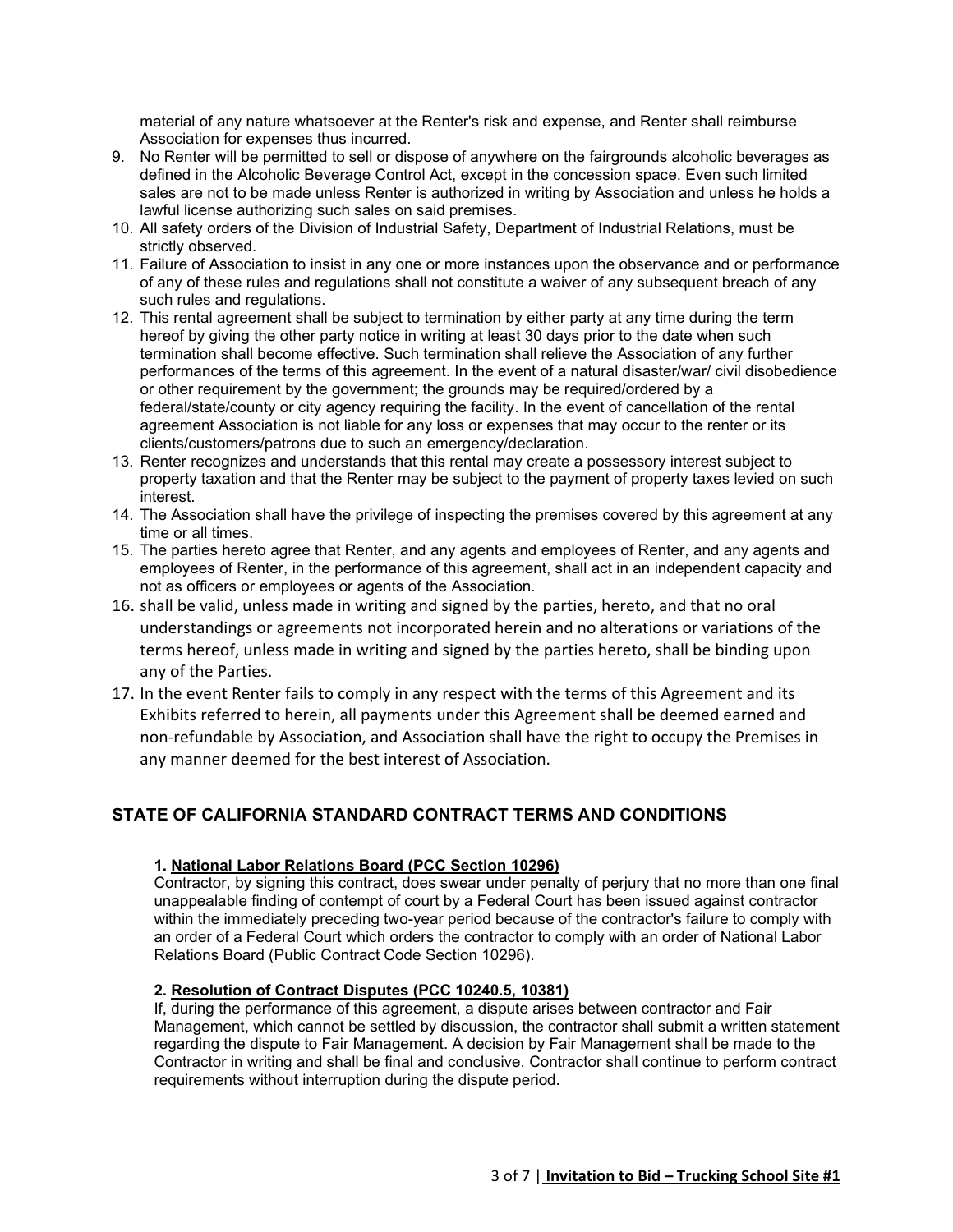#### **3. Non-Discrimination Clause/Statement of Compliance (GC 12990/CCR 8103-8120)**

During the performance of this contract, contractor and its subcontractors shall not unlawfully discriminate harass or allow harassment against any employee or applicant for employment because of sex, race, color, ancestry, religious creed, national origin, physical disability (including HIV and AIDS), mental disability, medical condition (cancer), age (over 40), marital status, and denial of family care leave. Contractors and subcontractors shall ensure that the evaluation and treatment of their employees and applicants for employment are free of such discrimination and harassment. Contractors and subcontractors shall comply with the provision of the Fair Employment and Housing Act (Gov. Code Section 12900, et seq.) and the applicable regulations promulgated there under (CA Code of Regulations, Title 2, Section 7285.0, et seq.). The applicable regulations of the Fair Employment and Housing Commission implementing Gov. Code Section 12990 (a-f), set forth in Ch. 5 of Div. 4 of Title 2 of the CA Code of Regulations are incorporated into this contract by reference and made part hereof as if set forth in full. Contractor and its subcontractors shall give written notice of their obligations under this clause to labor organizations with which they have a collective bargaining or other agreement. This contractor shall include the nondiscrimination and compliance provisions of this clause in all subcontracts to perform work under this contract.

Contractor by signing this contract hereby certifies, unless specifically exempted, compliance with Gov. Code 12990 (a-f) and CA Code of Regulations, Title 2, Div. 4, Ch. 5 in matters relating to reporting requirements and the development, implementation, and maintenance of a Nondiscrimination Program. Prospective contractor agrees not to unlawfully discriminate, harass or allow harassment against any employee or applicant for employment because of sex, race, color, ancestry, religious creed, national origin, physical disability (including HIV and AIDS), mental disability, medical condition (cancer), age (over 40), marital status, and denial of family care leave.

#### **4. Amendment (GC 11010.5)**

Contract modification, when allowable, may be made by formal amendment only.

#### **5. Assignment**

This Agreement is not assignable by the Contractor, either in whole or in part, without the consent of the State in the form of a formal written amendment.

#### **6**. **Termination**

The fair reserves the right to terminate any contract, at any time, upon order of the Board of Directors by giving the contractor notice in writing at least 30 days prior to the date when such termination shall become effective. Such termination shall relieve the fair of any further payments, obligations, and/or performances required in the terms of the contract.

#### **7. Governing Law**

This contract is governed by and shall be interpreted in accordance with the laws of the State of California.

#### **8. Conflict of Interest (PCC 10410, 10411, 10420)**

Contractor needs to be aware of the following provisions regarding current or former state employees. If Contractor has any questions on the status of any person rendering services or involved with the Agreement, the awarding agency must be contacted immediately for clarification.

#### Current State Employees (PCC 10410):

1) No officer or employee shall engage in any employment, activity, or enterprise from which the officer or employee receives compensation or has a financial interest, and which is sponsored or funded by any state agency, unless the employment, activity or enterprise is required as a condition of regular state employment.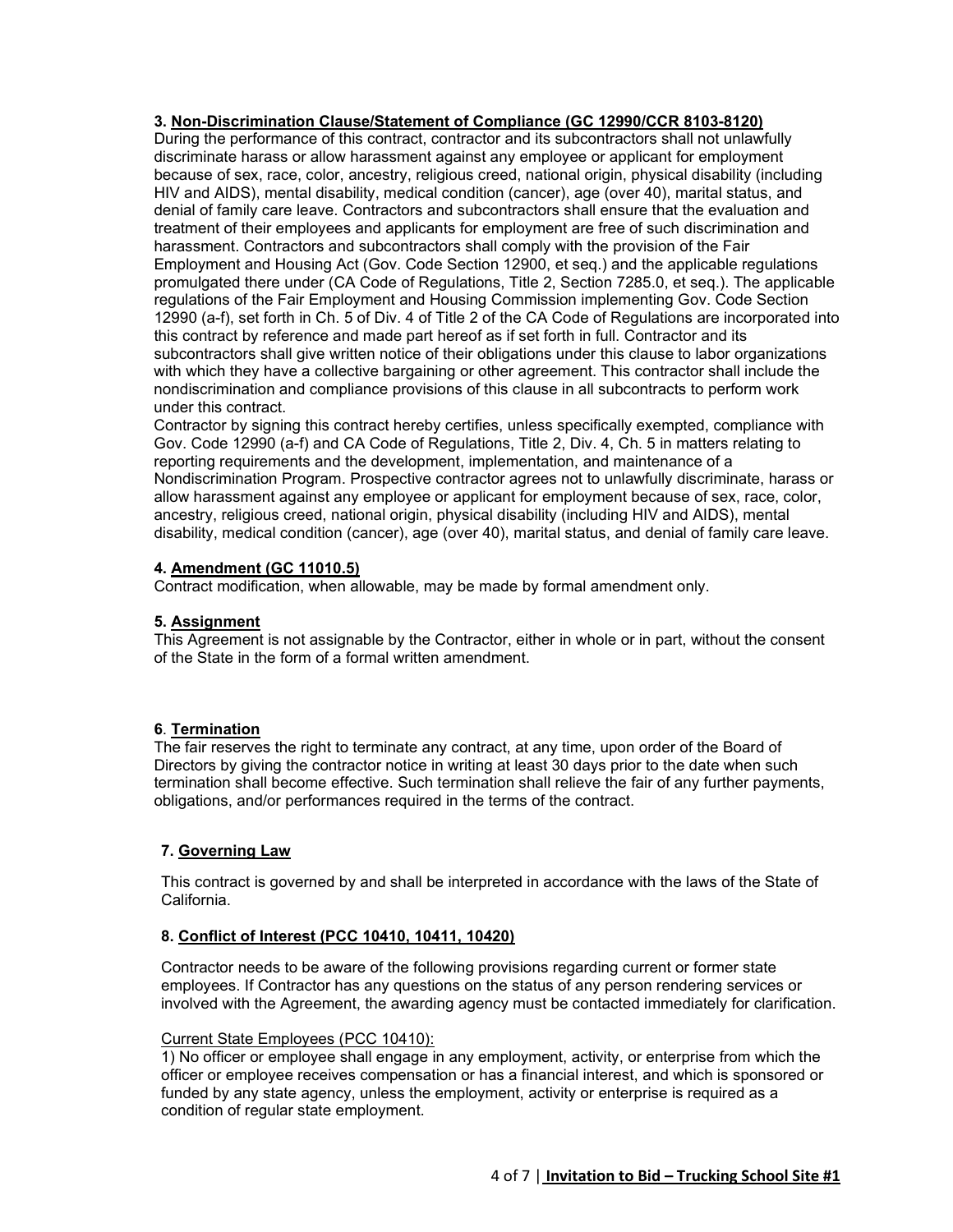2) No officer or employee shall contract on his or her own behalf as an independent contractor with any state agency to provide goods or services.

#### Former State Employees (PCC 10411):

1) For the two-year period from the date he or she left state employment, no former state officer or employee may enter into a contract in which he or she engaged in any of the negotiations, transactions, planning, arrangements, or any part of the decision-making process relevant to the contract while employed in any capacity by any state agency.

2) For the twelve-month period from the date he or she left state employment, no former state officer or employee may enter into a contract with any state agency if he or she was employed by that state agency in a policy-making position in the same general subject area as the proposed contract within the 12-month period prior to his or her leaving state service.

If Contractor violates any provisions of above paragraphs, such action by Contractor shall render this Agreement void. (PCC 10420).

#### **9. Contractor Name Change**

An amendment is required to change the Contractor's name as listed on this Agreement. Upon receipt of legal documentation of the name change the State will process the amendment. Payment of invoices presented with a new name cannot be paid prior to approval of said amendment.

#### **10. Air or Water Pollution Violation (WC 13301)**

Under the State laws, the Contractor shall not be: (1) in violation of any order or resolution not subject to review promulgated by the State Air Resources Board or an air pollution control district; (2) subject to cease and desist order not subject to review issued pursuant to Section 13301 of the Water Code for violation of waste discharge requirements or discharge prohibitions; or (3) finally determined to be in violation of provisions of federal law relating to air or water pollution.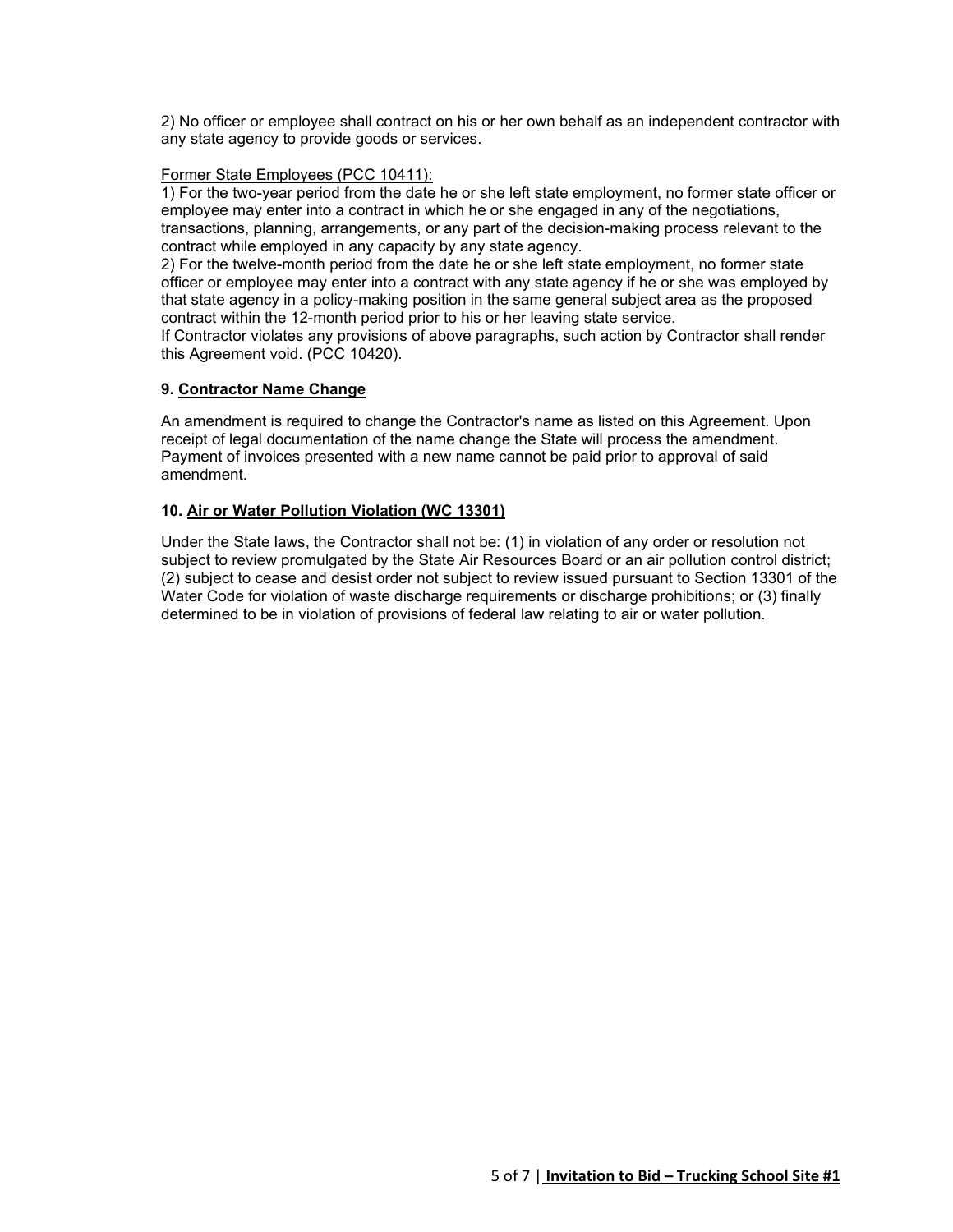# **BID INSTRUCTIONS:**

### **All applications must include:**

- 1. Completed application to bid cover page (final page of this packet)
- 2. Letter on company letterhead describing your business, operations, and any other information not covered in the bid application that you think the fairgrounds should know.
- 3. If you are not currently a renter on the San Joaquin Fairgrounds property, please provide 2 business letters of recommendation with contact info, including at least 1 previous landlord.

# **Bid process info:**

- The Invitation to bid will begin on November 29, 2021 and will close on December 13, 2021 at 5:00pm
- The bid packet will be available on the fair's website.
- The bid packet will be emailed directly to all current contracted truck schools on the San Joaquin Fairgrounds property.
- Bidders may not contact with questions or to discuss the invitation to bid at any time with fair employees, board members, or representatives of the fairgrounds for any reason. In doing so disqualification may be considered.
- Questions must be submitted in writing to  $ceo@saniaoquinfair.com$  no later than December 1, 2021 at 2:00pm. Please title the subject of the email *"INVITATION TO BID TRUCKING SCHOOL SITE 1 QUESTIONS"*
- Answers to any submitted questions will be compiled in a single document which will be emailed to any parties who emailed questions as well as posted on our website for the duration of the Bid period.
- Bids will be accepted via email only. Please send the completed bids to [CEO@sanjoaquinfair.com](mailto:CEO@sanjoaquinfair.com) Title the subject line of your email submission with *"INVITATION TO BID TRUCKING SCHOOL SITE 1 – (YOUR COMPANY NAME)"*
- Decisions will be posted and awarded bidders will be notified no later than 5 business days after the close of the invitation to bid.
- Current renters should they not be the bidder awarded, will be given a 30-day notice to vacate in alignment with current contract terms. The contract start day will be based on these 30 days notices.